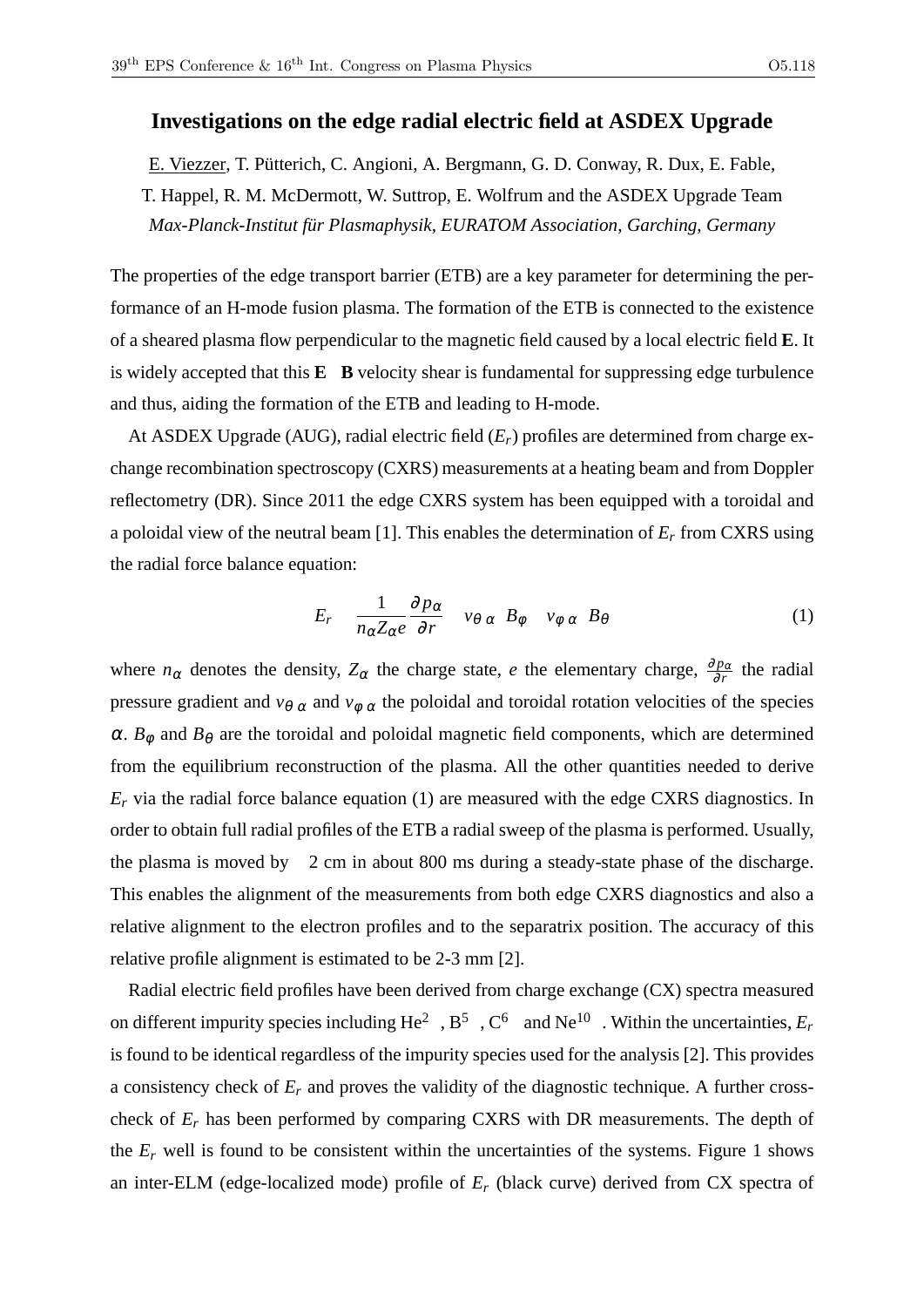$B^5$ in an H-mode plasma. In the ETB a negative  $E_r$  well, a narrow, localized minimum close to the separatrix position, is found. Towards the plasma core, the absolute magnitude of *E<sup>r</sup>* decreases and  $E_r$  changes sign. The evaluation of the separate  $B^5$  terms in equation (1), that contribute to  $E_r$  are shown in red (toroidal rotation contribution), green (diamagnetic term)

and blue (poloidal rotation term). Note that at the edge the poloidal impurity ion rotation velocity is quite large and yields the dominant term in the evaluation of  $E_r$ . Towards the plasma core the toroidal rotation term becomes dominant. Since  $E_r$  is the same for every species, the profile shown in black in figure 1 represents the total *E<sup>r</sup>* . A comparison between the  $E_r$  profile and an estimate of the diamagnetic term of deuterium (D) shows that for the main ions the diamagnetic term is the dominant contribution in the radial force balance (not shown), which is also in agreement with neoclassical theory. Thus, the main ion flow velocity perpendicular to the magnetic field,  $v_i$ , is very small in magnitude and approaches  $v_i$  0 inside the ETB, similar to results obtained at Alcator C-Mod [3].



Figure 1: *E<sup>r</sup>* profile obtained in H-mode: total  $E_r$  in black, toroidal  $B^5$  rotation term in red, diamagnetic term of  $B^5$  in green, poloidal  $B^5$  rotation term in blue.

CXRS on main ions, i.e. D, is difficult to interpret due to large background emissions and Doppler shifted emission from neutral beam ions. However, helium plasmas provide the opportunity to obtain information on the main ion species. The main ion temperature, density and both poloidal and toroidal rotation velocities have been obtained from CXRS on He $^2$  in helium

plasmas. From these measurements *E<sup>r</sup>* is evaluated and is found to be dominated by the diamagnetic term of  $He<sup>2</sup>$  . Note that at the plasma edge the plume effect [4] is small and therefore negligible. This is also confirmed by independent electron density measurements. The main ion density (i.e. the helium density) is half the electron density, while the gradients are the same. The poloidal rotation is found to be close to 0 and is in agreement with the prediction of NEOArt [5] (see figure 2), i.e. the main ion poloidal rotation is given by the ion temperature gradient scale length.



Figure 2: Measured and simulated main ion poloidal rotation velocity.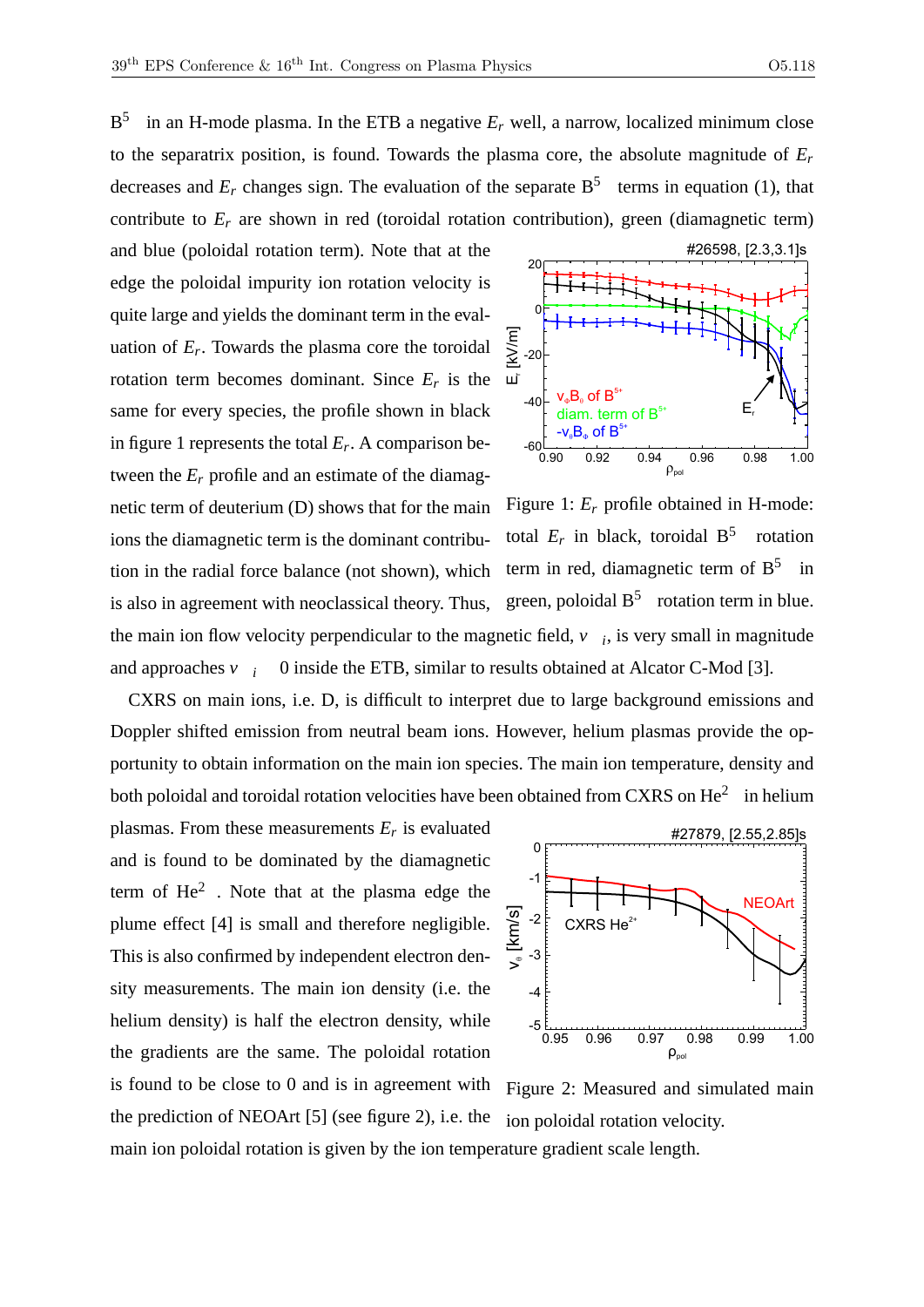For an H-mode discharge performed in D the measured poloidal rotation of  $N^7$  is compared to conventional neoclassical predictions [6] and to several neoclassical codes including NEOArt, NEO [7] and HAGIS [8] (see figure 3). The neoclassical prediction using the analytic model [6] is shown in blue, while the simulated profiles using NEOArt, NEO and HAGIS are shown in red, gray and green. In H-mode plasmas both the sign and the magnitude of the neoclassical predictions are found to be consistent with the measured poloidal rotation



Figure 3: Comparison of measured and simulated nitrogen poloidal rotation velocity profile.

profiles of both impurity ions and main ions (as measured in He plasmas).

Novel CXRS measurements based on a localized D gas puff at the inboard midplane of AUG enable the study of asymmetries on a flux surface. In the last opening two poloidal optical heads were installed at the inner wall to complement the pre-existing toroidal high-field side (HFS)

diagnostics [9]. One optical head views the D gas puff while the other views the background plasma at the same poloidal location, but at a different toroidal location to avoid the active CX signal. Thus, the background signal measured in the active CX spectra can be subtracted. The resulting spectra give information on the HFS poloidal rotation, ion temperature  $(T_i)$  and intensity of the observed species. From these measurements, combined with those obtained from the toroidal HFS system, the *E<sup>r</sup>* profile at the HFS is evaluated and compared to the beam-based measurements at the low-field side (LFS). Figure 4 shows inter-ELM profiles of  $T_i$  and rotation velocities at the HFS and LFS of AUG measured in an H-mode plasma. The HFS measurements are aligned to the LFS measurements via the  $T_i$  profile and thus, the  $E_r$  profiles are aligned relative to each other. For the evaluation of the HFS diamagnetic term two approaches are used: (i) the impurity density  $n_{\alpha}$  is constant on a flux surface and (ii) the HFS



Figure 4:  $T_i$  and rotation velocities measured at the HFS and LFS.

 $n_{\alpha}$  is higher than the LFS  $n_{\alpha}$  as observed on Alcator C-Mod [10, 11] and postulated in [9].